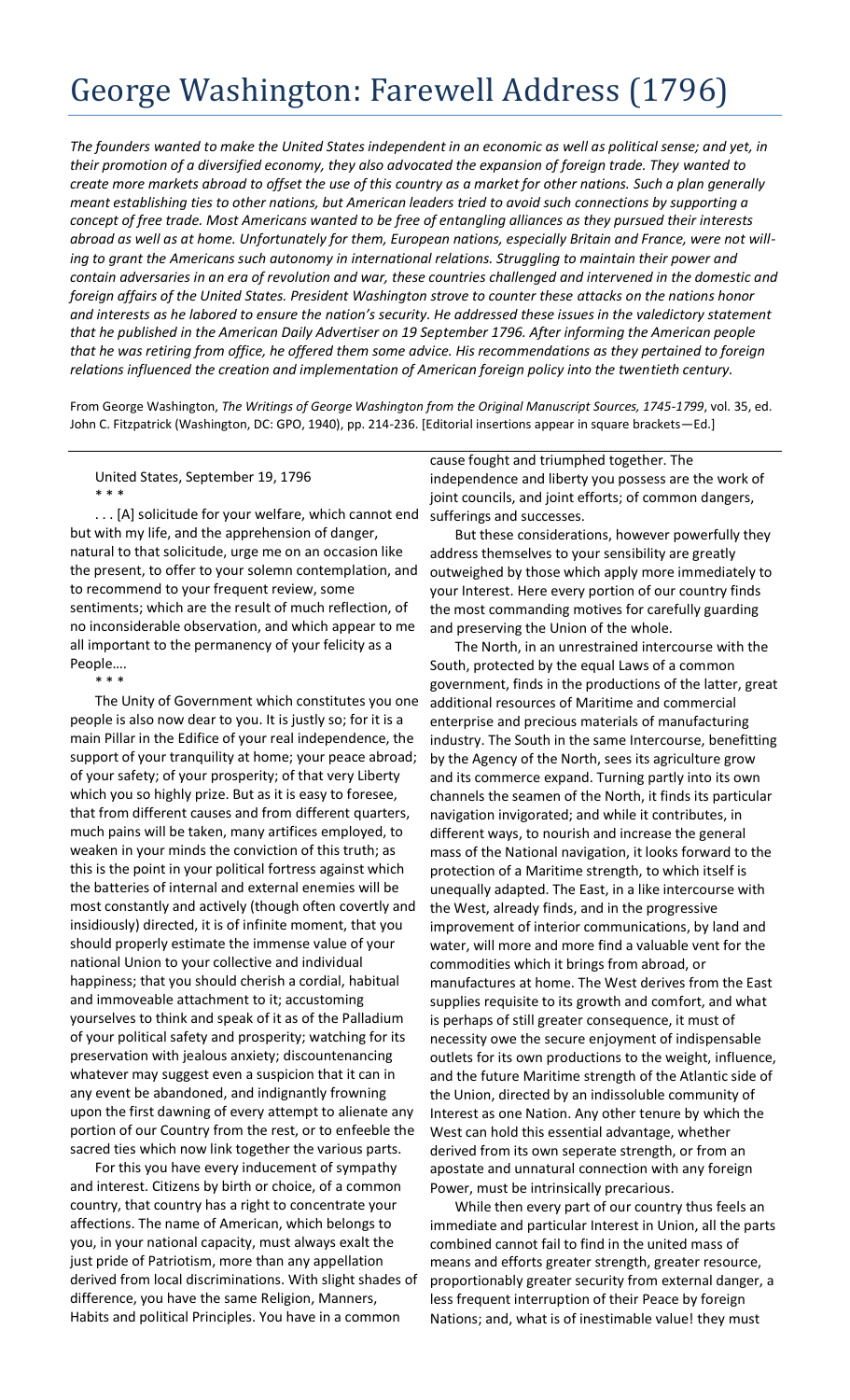derive from Union an exemption from those broils and Wars between themselves, which so frequently afflict neighbouring countries, not tied together by the same government; . . . Hence likewise they will avoid the necessity of those overgrown Military establishments, which under any form of Government are inauspicious to liberty, and which are to be regarded as particularly hostile to Republican Liberty: In this sense it is, that your Union ought to be considered as a main prop of your liberty, and that the love of the one ought to endear to you the preservation of the other. \* \* \*

In contemplating the causes which may disturb our Union, it occurs as matter of serious concern, that any ground should have been furnished for characterizing parties by Geographical discriminations: Northern and Southern; Atlantic and Western; whence designing men may endeavour to excite a belief that there is a real difference of local interests and views. One of the expedients of Party to acquire influence, within particular districts, is to misrepresent the opinions and aims of other Districts. You cannot shield yourselves too much against the jealousies and heart burnings which spring from these misrepresentations. They tend to render Alien to each other those who ought to be bound together by fraternal affection. . . .

To the efficacy and permanency of Your Union, a Government for the whole is indispensable. No Alliances however strict between the parts can be an adequate substitute. They must inevitably experience the infractions and interruptions which all Alliances in all times have experienced. Sensible of this momentous truth, you have improved upon your first essay, by the adoption of a Constitution of Government, better calculated than your former for an intimate Union, and for the efficacious management of your common concerns. This government… has a just claim to your confidence and your support. Respect for its authority, compliance with its Laws, acquiescence in its measures, are duties enjoined by the fundamental maxims of true Liberty. The basis of our political systems is the right of the people to make and to alter their Constitutions of Government. But the Constitution which at any time exists, 'till changed by an explicit and authentic act of the whole People, is sacredly obligatory upon all. The very idea of the power and the right of the People to establish Government presupposes the duty of every Individual to obey the established Government.

All obstructions to the execution of the Laws, all combinations and Associations, under whatever plausible character, with the real design to direct, controul counteract, or awe the regular deliberation and action of the Constituted authorities are distructive of this fundamental principle and of fatal tendency. They serve to organize faction, to give it an artificial and extraordinary force; to put in the place of the delegated will of the Nation, the will of a party; often a small but artful and enterprising minority of the Community; and, according to the alternate triumphs of different parties, to make the public administration the Mirror of the ill concerted and incongruous projects of faction, rather than the organ of consistent and wholesome plans digested by common councils and modified by mutual interests. . . .

\* \*

[The Spirit of Party] serves always to distract the Public Councils and enfeeble the Public administration. It agitates the Community with ill-founded jealousies and false alarms, kindles the animosity of one part against another, foments occasionally riot and insurrection. It opens the door to foreign influence and corruption, which find a facilitated access to the government itself through the channels of party passions. Thus the policy and the will of one country, are subjected to the policy and will of another.

There is an opinion that parties in free countries are useful checks upon the Administration of the Government and serve to keep alive the spirit of Liberty. This within certain limits is probably true, and in Governments of a Monarchical cast Patriotism may look with endulgence, if not with favour, upon the spirit of party. But in those of the popular character, in Governments purely elective, it is a spirit not to be encouraged. From their natural tendency, it is certain there will always be enough of that spirit for every salutary purpose. And there being constant danger of excess, the effort ought to be, by force of public opinion, to mitigate and assuage it....

It is important, likewise, that the habits of thinking in a free Country should inspire caution in those entrusted with its administration, to confine themselves within their respective Constitutional spheres; avoiding in the exercise of the Powers of one department to encroach upon another. The spirit of encroachment tends to consolidate the powers of all the departments in one, and thus to create whatever the form of government, a real despotism. .. .

\* \*

'Tis substantially true, that virtue or morality is a necessary spring of popular government. The rule indeed extends with more or less force to every species of free Government. Who that is a sincere friend to it, can look with indifference upon attempts to shake the foundation of the fabric

Promote then as an object of primary importance, Institutions for the general diffusion of knowledge. In proportion as the structure of a government gives force to public opinion, it is essential that public opinion should be enlightened

As a very important source of strength and security, cherish public credit. One method of preserving it is to use it as sparingly as possible: avoiding occasions of expence by cultivating peace, but remembering also that timely disbursements to prepare for danger frequently prevent much greater disbursements to repel it; avoiding likewise the accumulation of debt, not only by shunning occasions of expence, but by vigorous exertions in time of Peace to discharge the Debts which unavoidable wars may have occasioned, not ungenerously throwing upon posterity the burthen which we ourselves ought to bear. The execution of these maxims belongs to your Representatives, but it is necessary that public opinion should cooperate. To facilitate to them the performance of their duty, it is essential that you should practically bear in mind, that towards the payment of debts there must be Revenue; that to have Revenue there must be taxes; that no taxes can be devised which are not more or less inconvenient and unpleasant;…

Observe good faith and justice towards all Nations. Cultivate peace and harmony with all. Religion and morality enjoin this conduct; and can it be that good policy does not equally enjoin it? It will be worthy of a free, enlightened, and, at no distant period, a great